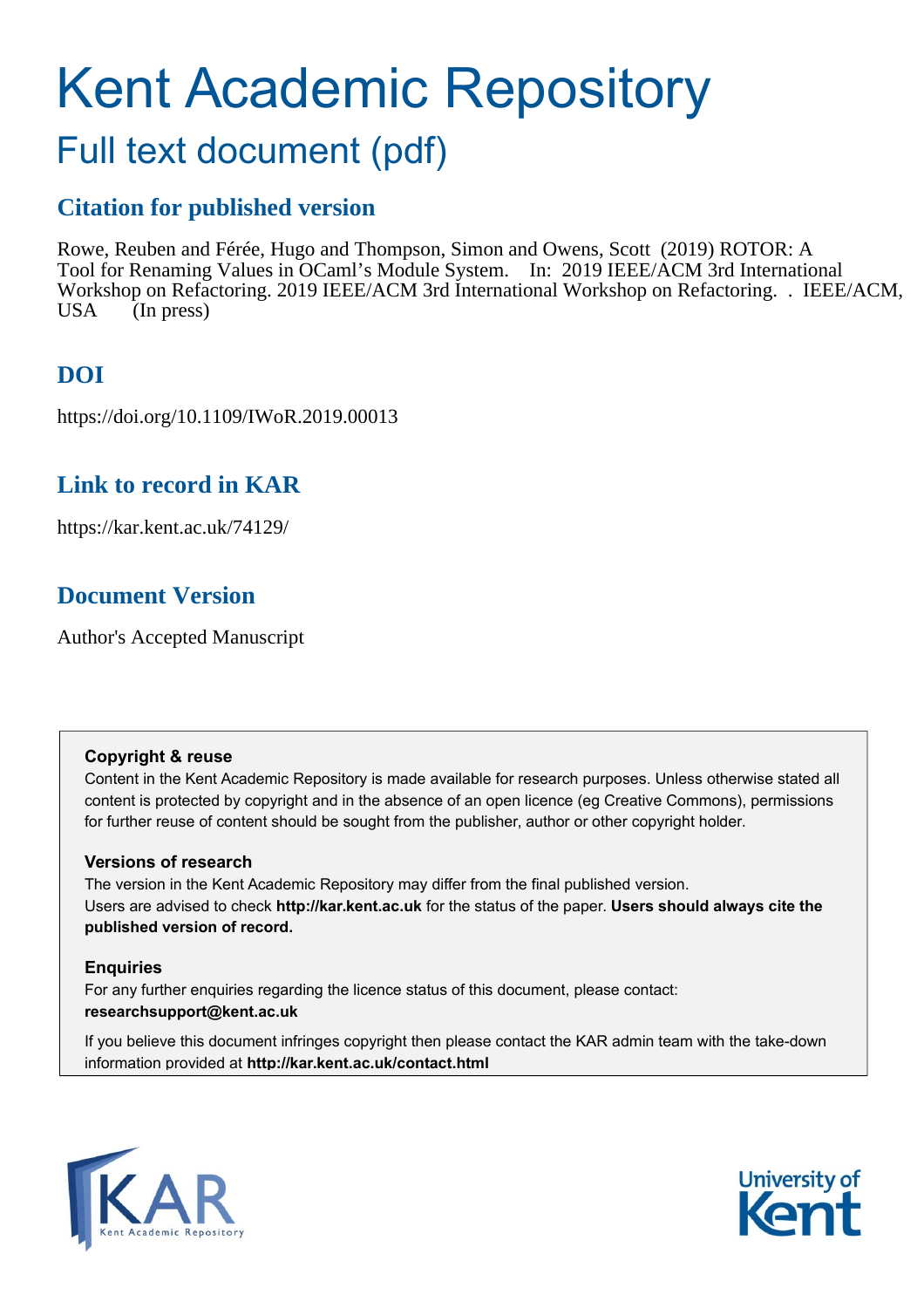# ROTOR: A Tool for Renaming Values in OCaml's Module System

Reuben N. S. Rowe, Hugo Férée, Simon J. Thompson, Scott Owens School of Computing, University of Kent, Canterbury, UK {r.n.s.rowe, h.feree, s.j.thompson, s.a.owens}@kent.ac.uk

*Abstract*—The functional programming paradigm presents its own unique challenges to refactoring. For the **OCaml** language in particular, the expressiveness of its module system makes this a highly non-trivial task and there is currently no automated support for large-scale refactoring in the OCaml language.

We present ROTOR, a tool for automatically renaming toplevel value definitions in **OCaml**'s module system. To compute the effect of renaming, ROTOR relies on a novel concept which we call a *value extension*. This is a collection of related declarations in a program that must all be renamed at once. In practice, this leads to a notion of *dependency*: renaming a function **foo** in module **A** (mutually) depends on renaming function **foo** in module **B** etc.

We describe important aspects of ROTOR's design, implementation, and evaluation on two large codebases: Jane Street's **core** library and its dependencies, and the **OCaml** compiler itself. In these real-world settings we find that some cases involve a surprisingly complex network of dependencies, and that the use of the PPX preprocessor system presents significant challenges.

#### I. INTRODUCTION

Refactoring is a necessary and ongoing process in both the development and maintenance of any codebase [1]. Whilst individual refactoring steps are often conceptually very simple, applying them in practice can be complex and error-prone. Since refactorings are context sensitive, text-processing utilities are only effective up to a point: tools for refactoring must be *language-aware*.

In this paper, we report on our efforts to build the first largescale automatic refactoring tool for the OCaml language [2]. OCaml is widely used by over 50 companies industrially [3], as well as by over 600 publicly released packages and over 11,000 open source projects [4]. As a first step, we focus on renaming; this is a quintessential refactoring that often displays much of the complexity inherent in refactoring more generally. In particular, we implement automatic renaming of modulelevel value bindings.

OCaml has a rich and expressive module system, which makes renaming a particularly complex task. Types for modules may be independently declared, bound to (module type) identifiers, modified by various kinds of constraints, and used as annotations that trigger compiler checks. The use of functors (i.e. functions at the module level) introduces further coupling between the modules and module types declared in a program. Declarations in both modules and module types may be shadowed, and duplicated through the use of **include**

statements. Some of the issues are illustrated by the following example.

```
module type Stringable = sig
  type t
  val to_string : t -> string
end
module Pair(X : Stringable)(Y : Stringable) =
struct
  type t = X, t \times Y, tlet to_string (x, y) =(X.to_string x) ˆ " " ˆ (Y.to_string y)
end
module Int = struct
  type t = int
  let to_string i = int_to_string i
end
module String = struct
  type t = string
  let to_string s = s
end
module P = Pair(Int)(String) ;;
print_endline (P.to_string (5, "Gold Rings") ;;
```
This program defines a functor **Pair** that takes two modules as arguments, which must conform to the **Stringable** module type. It also defines two structures **Int** and **String**, using them as arguments in an application of **Pair** and binding the result to the module **P**. Suppose we wanted to rename the to\_string function in the **Int** module. To do so correctly, we must take the following into account:

• Since **Int** is used as the first argument to an application of **Pair**, the to\_string member of **Pair**'s first parameter must be renamed.

• The first parameter of **Pair** is declared to be of module type **Stringable**, so to\_string in **Stringable** must be renamed.

• The second parameter of **Pair** is also declared to be of module type **Stringable**, so its to\_string member must be renamed.

• The **String** module is used as the second argument to an application of **Pair**, and so its to\_string member must also be renamed.

There are a couple of salient points in this example worth highlighting. Firstly, computing the desired result requires knowledge of the (static) semantics of the language. Although we could correctly rename the to\_string function in the **String** module by carrying out a global find-and-replace, this would result in renaming too many things. In particular, we do not need to rename the to\_string function declared in the body of the **Pair** functor.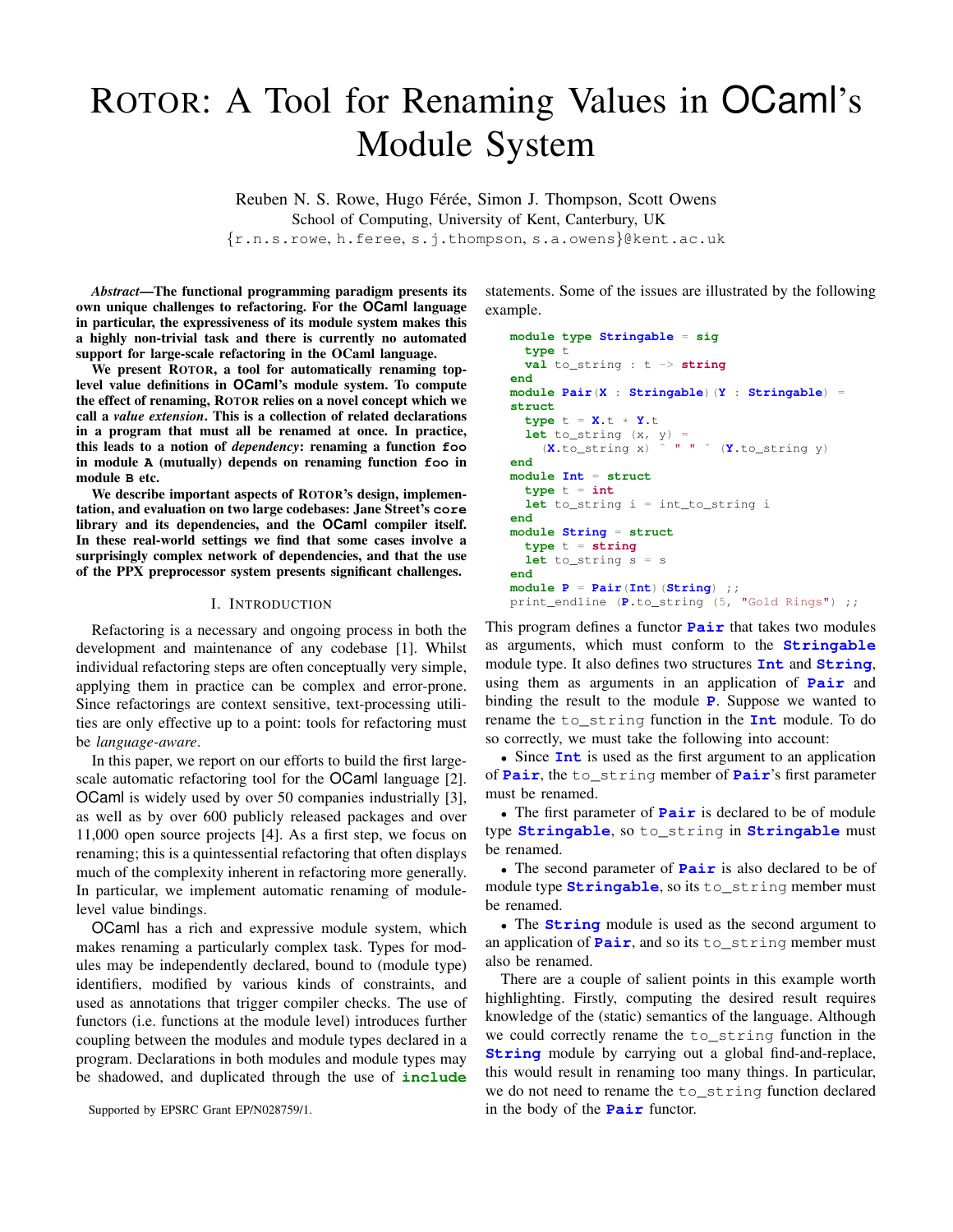Secondly, renaming value bindings in OCaml is not simply a matter of  $\alpha$ -renaming, à la Lambda Calculus [5]. The declaration of to\_string in the **Stringable** module type cannot really be said to *bind* the declarations of to\_string in the modules **Int** and **String**, as the abstraction  $\lambda x.M$ binds occurrences of the variable  $x$  in its body  $M$ . As a functional programming language, OCaml does of course incorporate the notion of binding found in Lambda Calculus. However here we also observe a separate phenomenon. The declarations of to\_string in the modules **Int** and **String** and the module type **Stringable** are all *related*, but in a different sense to that of (lambda) binding. We call a set of such related declarations the *extension* of a value. By this we mean to express the intuition that each of the declarations is a syntactic facet of the same underlying concept being modelled within the program.

Renaming the binding to\_string in the **Int** module thus actually *depends* on renaming other bindings in the program: failing to rename any one of them would result in the program being rejected by the compiler. Moreover, this is not simply an artifact of choosing to rename this particular binding; if we were to start with, say, to\_string in **String** or **Stringable** we would still have to rename the same set of bindings. These bindings are all *mutually* dependent on each other. Consequently, the phenomenon we observe here is distinct from the notion of a refactoring precondition [6]. We have formalised the above notions of value extension and renaming dependency for a large subset of OCaml using an abstract denotational model [7]. This has allowed us to characterise when two declarations should be considered related, and thus need to be renamed together.

An interesting aspect revealed by our analysis is that renaming must be careful to maintain any shadowing present in a program. In some languages, such as Haskell, the scope of a (top-level) binding is the whole module in which it is declared; thus redeclaration is simply erroneous. In the ML family of languages, on the other hand, shadowing is possible due to its lexical scoping: a binding only comes into scope at the point it is declared. Consider the following example.

```
1 module M : sig
2 val foo : bool
3 val foo : string
4 end = struct
    let foo = 426 let foo = "Hello world"
  7 end
```
Here there are shadowed declarations in both the module and the module type. Outside the module, references to the binding **M**. foo resolve to the binding of the string literal "Hello world", with a declared type of **string**. If we rename only these declarations, on lines 3 and 6 respectively, the result is the unshadowing of the previous declarations on lines 2 and 5. However, since the unshadowed declaration of type **bool** does not match the actual type of the now corresponding unshadowed binding to the value 42, the program will be rejected by the compiler. That is, the meaning of the program has been changed.

It is also worth highlighting at this point that there are alternative refactorings one might wish carry out in order to localise the changes involved in a renaming. In the example considered above, we could introduce a new module expression in the application of **Pair** that wraps the reference to the **Int** module and reintroduces a binding with the old name.

```
module P =
  Pair (struct include Int
            let to string = \langle new name \rangle end(String)
```
Currently we do not support such 'enhanced' renaming strategies, but this is an objective for future versions of our tool.

Similar issues to those highlighted above arise in the objectoriented setting when renaming methods, where the use of inheritance and interfaces can lead to analogous dependencies across a program [1]. However, OCaml's use of module type inference, **include** statements, and functors introduces a much higher degree of complexity.

#### II. ROTOR: DESIGN AND IMPLEMENTATION

We have built a tool called ROTOR, which is capable of automatically renaming value bindings, as illustrated above, in large multi-file OCaml codebases. It is publicly available as an open source software project [8]. ROTOR is itself written in OCaml and is easily installed via Opam, OCaml's package manager. Once installed, ROTOR is invoked from within the directory containing the source code to be refactored as follows:

```
> rotor -r rename \langleidentifier\rangle \langlenew-name\rangle
```
The  $-r$  rename option indicates that ROTOR should rename the value binding denoted by  $\langle$ *identifier* $\rangle$  to  $\langle$ *new-name* $\rangle$ . The format of  $\langle$ *identifier* $\rangle$  is discussed below. ROTOR outputs a diff patch of the changes required to enact the renaming. This allows ROTOR to be easily integrated with other tools (e.g. a diff viewer) and for the user to examine the results of carrying out renaming before applying them to the filesystem.

We now discuss aspects of ROTOR's implementation.

#### *A. Identifying Program Elements*

OCaml programs have a hierarchical structure, in which both modules and module types can be nested within one another. OCaml uses 'dot notation' for identifiers, in which the infix operator dot  $($ .  $')$  indicates this hierarchical nesting. These identifiers can refer to many different sorts of elements in a program (modules, module types, values, etc.). Whilst the context in which an identifier appears indicates which sort of element is being referred to, it is always interpreted to be nested within (sub)modules only. For example, **Bigarray**.**Genarray**.create refers to the create function in the **Genarray** submodule of OCaml's standard library module **Bigarray**.

As we have seen above, ROTOR needs to be able to refer to elements with a finer degree of structure. For instance, value declarations (e.g. to\_string) within module types (e.g. **Stringable**). It also needs to refer to parameters of functors, and even distinguish between functors and structures (as well as functor types and signatures).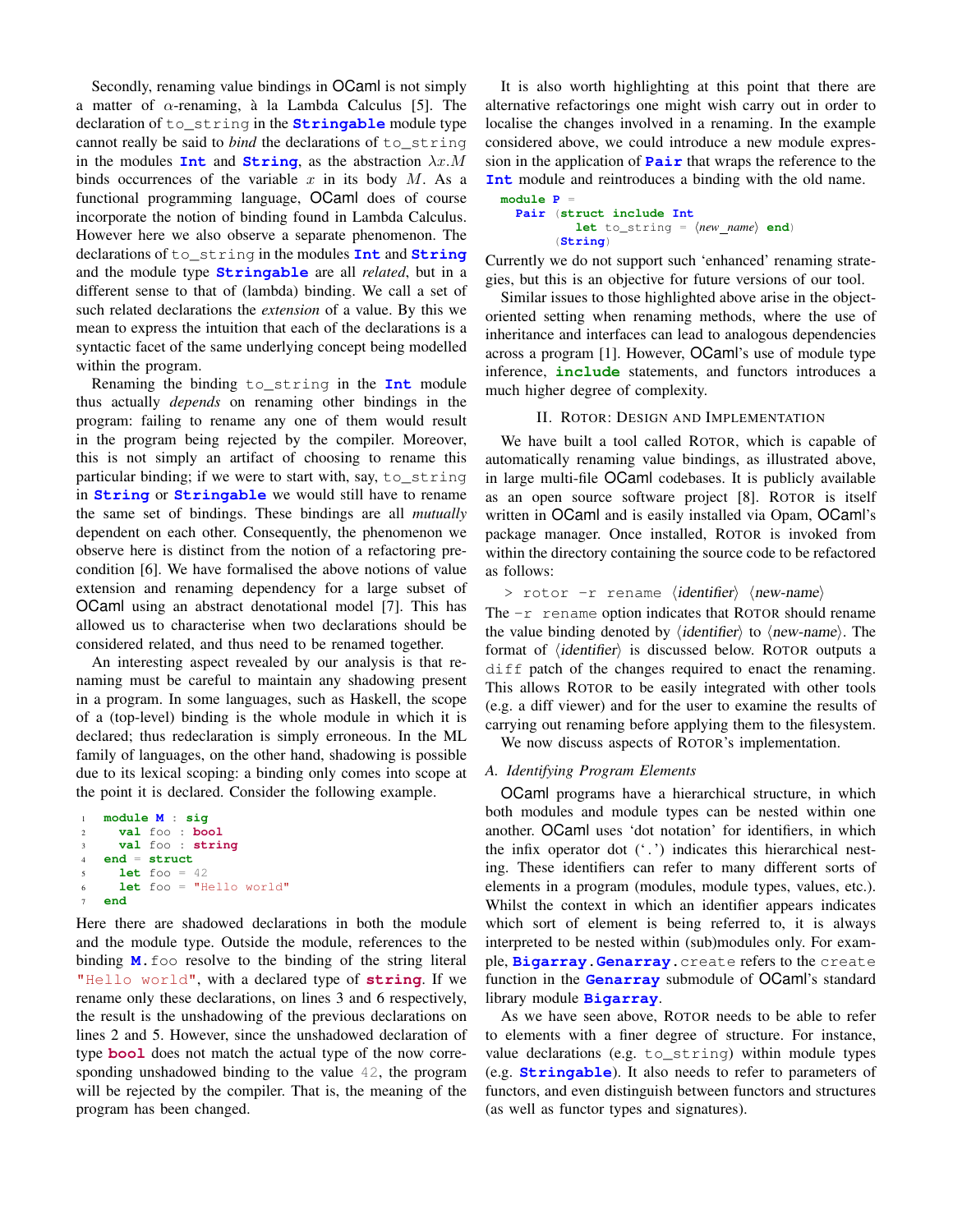We therefore had to generalise OCaml's path notation in two ways. Firstly, instead of treating the dot as an infix operator, we use it as a *prefix* operator on names to indicate an element of a particular sort and introduce new prefix operators to express other sorts (e.g. module, module type, value). Secondly, the hierarchical structure is now represented by the sequencing of prefixed names. ROTOR currently uses the operators '.', '#', '%', '\*', and ':' to indicate structures, functors, structure types (i.e. signatures), functor types, and values, respectively. This scheme is extensible: we can easily add representations for other sorts of OCaml language element (e.g. value types, exceptions, classes, objects, etc.) by adding new prefix operators. We also introduce an indexer element of the form  $[i]$ , to stand for the i<sup>th</sup> parameter of a functor or functor type. ROTOR uses the following syntax for identifiers.

$$
\langle significant\rangle ::= `. \ | * \ | * \ | * \ | * \ | * \ | * \ | * \ | * \ | * \ | * \ \langle id\_link\rangle ::= \langle significant\ \rangle \ \langle identifier\rangle ::= \langle id\_link\rangle \ | \langle id\_link\rangle \ \langle identifier\rangle
$$

The nonterminal *(name)* denotes a standard OCaml (short) identifier, and  $\langle number \rangle$  denotes a positive integer literal. So, for example, .Set%S:add refers to the add value declaration within the **S** module type within the **Set** module. Similarly, .Set#Make[1]:compare refers to the declaration of the compare value in the first parameter of the **Make** functor within the **Set** module.

#### *B. Reuse of the OCaml Compiler*

ROTOR must carry out many common language processing tasks. For example, it must parse source code into abstract syntax trees (ASTs). It also relies on binding analysis, to determine whether an occurrence of an identifier resolves to the binding to be renamed or not. Rather than reimplement existing functionality ROTOR uses OCaml's compiler-libs package, which provides an interface to the compiler. This allows it to obtain and manipulate abstract syntax trees directly, delegating all parsing and type checking to the compiler itself. Moreover, ROTOR can avoid having to be aware of complex build environments (including passes of preprocessors, e.g. PPX) by reading the ASTs directly from the .cmt files produced by the compiler and stored on the filesystem. The OCaml compiler also stores detailed information in the AST regarding the source file locations of each syntactic element. Thus it is very straightforward for ROTOR to generate the diff patch describing the renaming.

#### *C. Use of Visitor Classes*

The core of ROTOR's operation involves performing various kinds of traversals over the program's abstract syntax trees. For this, we have made use of the recently developed visitors syntax extension for OCaml [9]. This automatically generates classes whose methods perform a bottom-up traversal of values of a given set of datatypes. By default, these visitors do not perform any operation in particular, beyond the basic traversal. However by overriding particular methods complex computations can be carried out on these data values. This extension thus provides a basis in OCaml for similar capabilities to those found in Haskell's SYB generic programming library [10].

#### *D. Computing Renaming Dependencies*

For a given value binding, ROTOR computes its set of renaming dependencies (i.e. the value extension to which it belongs) using a worklist algorithm, starting with a working set consisting of the primary binding to be renamed. To process each dependency in the worklist, ROTOR analyses the AST of each source file that depends on the module containing the binding. ROTOR then generates dependencies based on identifying certain syntactic patterns, with each newly generated dependency that has not already been processed being added to the worklist. ROTOR outputs the full list of dependencies generated, along with provenance information, to a log file.

*1) Module and Signature Includes:* In renaming a binding .A:foo, if ROTOR detects that module **A** is included in another module **B**, e.g.

#### **module B** = **struct include A end**

then a dependency .B:foo is generated. Analogously,

#### **module type T** = **sig include S end**

would generate the dependency %T:foo for the binding %S:foo. The reverse is also true.

*2) Module and Module Type Aliases:* Dependencies are generated similarly when modules or module types are aliased.

#### **module B** = **A module type S** = **T**

Here, the dependencies .B:foo and %S:foo would be generated for bindings .A:foo and %T:foo, respectively, and vice versa.

*3) Module Type Annotations:* In renaming %S:foo, dependencies are generated by module type annotations, e.g.

#### **module A** : **S** = . . .

Here the dependency . A: foo is generated. In the opposite direction, the dependency %S:foo is only generated for renaming .A:foo when the module type **S** actually contains a declaration of foo (N.B. it need not: module types can be used to hide sub-components of modules). Module type annotations on functor parameters also generate dependencies, e.g.

#### **module F** (**X** : **S**) = . . .

generates #F[1]:foo for %S:foo, and vice versa.

```
4) Functor Applications: In renaming within functor pa-
rameters, e.g. #F[1]:f\circ\circ, the application
```
#### $\text{module } M = \textbf{F}(N)$

generates the dependency .N:foo. In the reverse direction,  $.N:$  foo would only generate  $#F[1]:$  foo if the stated type of **F**'s first parameter contains a declaration for foo.

*5) Module Type Constraints:* In renaming .M:foo, if ROTOR encounters a module type constraint

#### **S with module N** = **M**

a dependency %S.N:foo is generated, but only if **N** contains a declaration of foo (the type of module **N** is only required to be a supertype of that of module **M**). A dependency is also generated in the reverse direction.